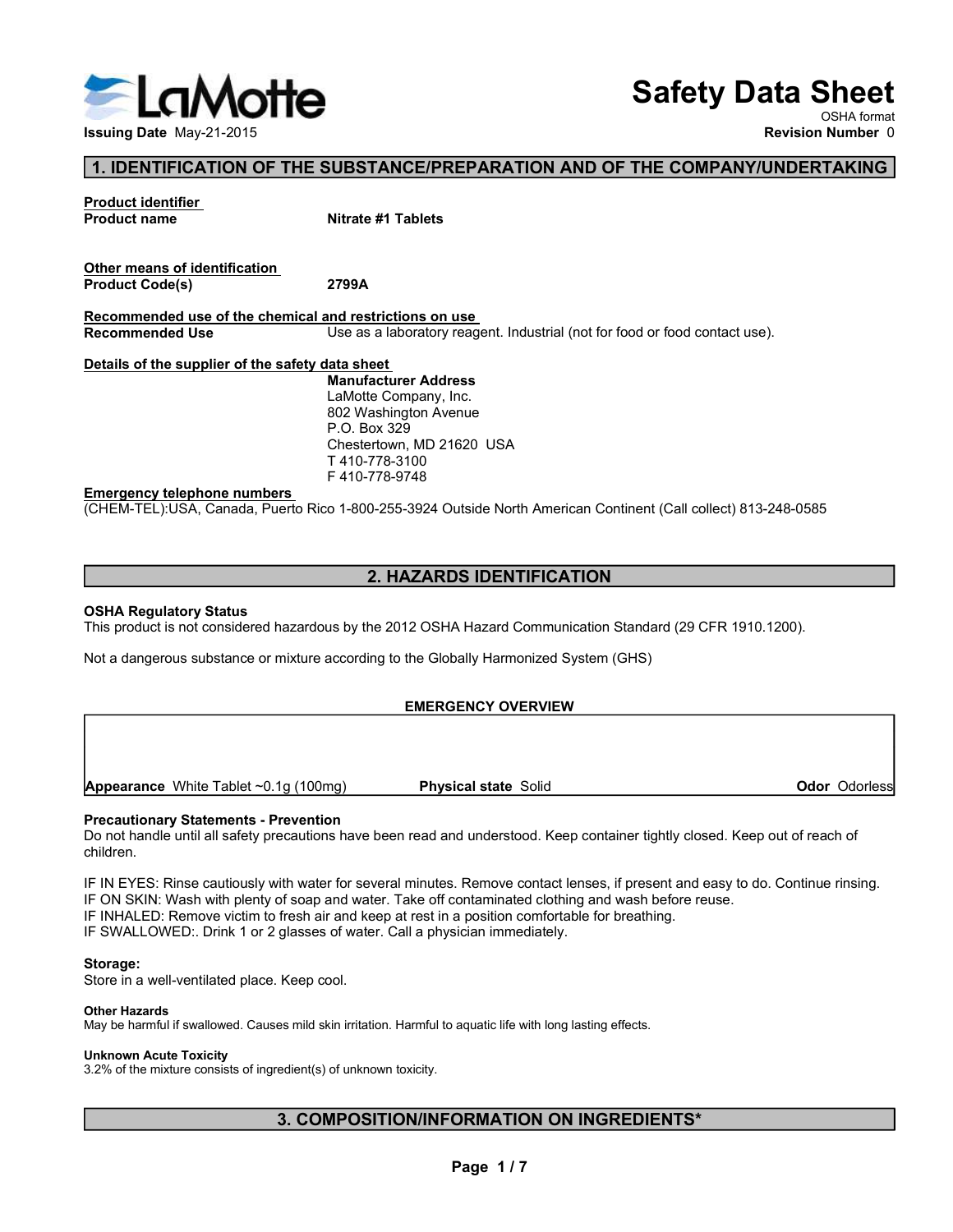| 2799A *- Nitrate #1 Tablets |                              |                                    |
|-----------------------------|------------------------------|------------------------------------|
|                             |                              | <b>Issuing Date</b><br>May-21-2015 |
|                             |                              |                                    |
|                             |                              |                                    |
| <b>Chemical name</b>        | CAS#                         | Weight-%                           |
| Sulfamic acid               | 5329-14-6                    | $1 - 10$                           |
| Chloride salt               | $\star$ _                    | $40 - 50$                          |
|                             |                              |                                    |
|                             |                              |                                    |
| <b>First Aid Measures</b>   | <b>4. FIRST AID MEASURES</b> |                                    |

# 4. FIRST AID MEASURES

| 2799A *- Nitrate #1 Tablets                                               |                                                                                                                                                                                                         | <b>Issuing Date</b><br>May-21-2015 |
|---------------------------------------------------------------------------|---------------------------------------------------------------------------------------------------------------------------------------------------------------------------------------------------------|------------------------------------|
|                                                                           |                                                                                                                                                                                                         |                                    |
| <b>Chemical name</b>                                                      | CAS#                                                                                                                                                                                                    | Weight-%                           |
| Sulfamic acid                                                             | 5329-14-6                                                                                                                                                                                               | $1 - 10$                           |
| Chloride salt                                                             | $\star$                                                                                                                                                                                                 | 40-50                              |
|                                                                           | <b>4. FIRST AID MEASURES</b>                                                                                                                                                                            |                                    |
| <b>First Aid Measures</b>                                                 |                                                                                                                                                                                                         |                                    |
|                                                                           |                                                                                                                                                                                                         |                                    |
| <b>General advice</b>                                                     | Do not get in eyes, on skin, or on clothing.                                                                                                                                                            |                                    |
| Eye contact                                                               | Rinse immediately with plenty of water, also under the eyelids, for at least 15 minutes. If<br>symptoms persist, call a physician.                                                                      |                                    |
| <b>Skin contact</b>                                                       | Wash off immediately with soap and plenty of water for at least 15 minutes. Take off<br>contaminated clothing and wash before reuse. Consult a physician if necessary.                                  |                                    |
| <b>Inhalation</b>                                                         | Remove to fresh air.                                                                                                                                                                                    |                                    |
| Ingestion                                                                 | Clean mouth with water and drink afterwards plenty of water. Consult a physician if<br>necessary.                                                                                                       |                                    |
|                                                                           | <b>5. FIREFIGHTING MEASURES</b>                                                                                                                                                                         |                                    |
| Suitable extinguishing media                                              | Use extinguishing measures that are appropriate to local circumstances and the surrounding environment.                                                                                                 |                                    |
| Protective equipment and precautions for firefighters<br>protective gear. | As in any fire, wear self-contained breathing apparatus pressure-demand, MSHA/NIOSH (approved or equivalent) and full                                                                                   |                                    |
|                                                                           | <b>6. ACCIDENTAL RELEASE MEASURES</b>                                                                                                                                                                   |                                    |
|                                                                           | Personal precautions, protective equipment and emergency procedures                                                                                                                                     |                                    |
| <b>Personal precautions</b>                                               | Use personal protection recommended in Section 8. Avoid contact with eyes, skin and<br>clothing. Do not touch damaged containers or spilled material unless wearing appropriate<br>protective clothing. |                                    |
| <b>Environmental precautions</b>                                          | See Section 12 for additional Ecological Information. Beware of vapors accumulating to<br>form explosive concentrations. Vapors can accumulate in low areas.                                            |                                    |
| Methods and material for containment and cleaning up                      |                                                                                                                                                                                                         |                                    |

# 5. FIREFIGHTING MEASURES

# 6. ACCIDENTAL RELEASE MEASURES

| Personal precautions, protective equipment and emergency procedures |  |  |
|---------------------------------------------------------------------|--|--|
|                                                                     |  |  |

| Skin contact                                                                     | Wash off immediately with soap and plenty of water for at least 15 minutes. Take off<br>contaminated clothing and wash before reuse. Consult a physician if necessary.                                                          |
|----------------------------------------------------------------------------------|---------------------------------------------------------------------------------------------------------------------------------------------------------------------------------------------------------------------------------|
| <b>Inhalation</b>                                                                | Remove to fresh air.                                                                                                                                                                                                            |
| Ingestion                                                                        | Clean mouth with water and drink afterwards plenty of water. Consult a physician if<br>necessary.                                                                                                                               |
|                                                                                  | <b>5. FIREFIGHTING MEASURES</b>                                                                                                                                                                                                 |
| Suitable extinguishing media                                                     | Use extinguishing measures that are appropriate to local circumstances and the surrounding environment.                                                                                                                         |
| <b>Protective equipment and precautions for firefighters</b><br>protective gear. | As in any fire, wear self-contained breathing apparatus pressure-demand, MSHA/NIOSH (approved or equivalent) and full                                                                                                           |
|                                                                                  | <b>6. ACCIDENTAL RELEASE MEASURES</b>                                                                                                                                                                                           |
|                                                                                  | Personal precautions, protective equipment and emergency procedures                                                                                                                                                             |
| <b>Personal precautions</b>                                                      | Use personal protection recommended in Section 8. Avoid contact with eyes, skin and<br>clothing. Do not touch damaged containers or spilled material unless wearing appropriate<br>protective clothing.                         |
| <b>Environmental precautions</b>                                                 | See Section 12 for additional Ecological Information. Beware of vapors accumulating to<br>form explosive concentrations. Vapors can accumulate in low areas.                                                                    |
| Methods and material for containment and cleaning up                             |                                                                                                                                                                                                                                 |
| <b>Methods for containment</b>                                                   | Contain and collect spillage with non-combustible absorbent material, (e.g. sand, earth,<br>diatomaceous earth, vermiculite) and place in container for disposal according to local /<br>national regulations (see Section 13). |
| Methods for cleaning up                                                          | After cleaning, flush away traces with water.                                                                                                                                                                                   |
|                                                                                  | 7. HANDLING AND STORAGE                                                                                                                                                                                                         |
| <b>Precautions for safe handling</b>                                             |                                                                                                                                                                                                                                 |
| <b>Handling</b>                                                                  | Handle in accordance with good industrial hygiene and safety practice.                                                                                                                                                          |
|                                                                                  | Conditions for safe storage, including any incompatibilities                                                                                                                                                                    |
| Storage:                                                                         | Keep containers tightly closed in a dry, cool and well-ventilated place.                                                                                                                                                        |
|                                                                                  | Page 2/7                                                                                                                                                                                                                        |
|                                                                                  |                                                                                                                                                                                                                                 |
|                                                                                  |                                                                                                                                                                                                                                 |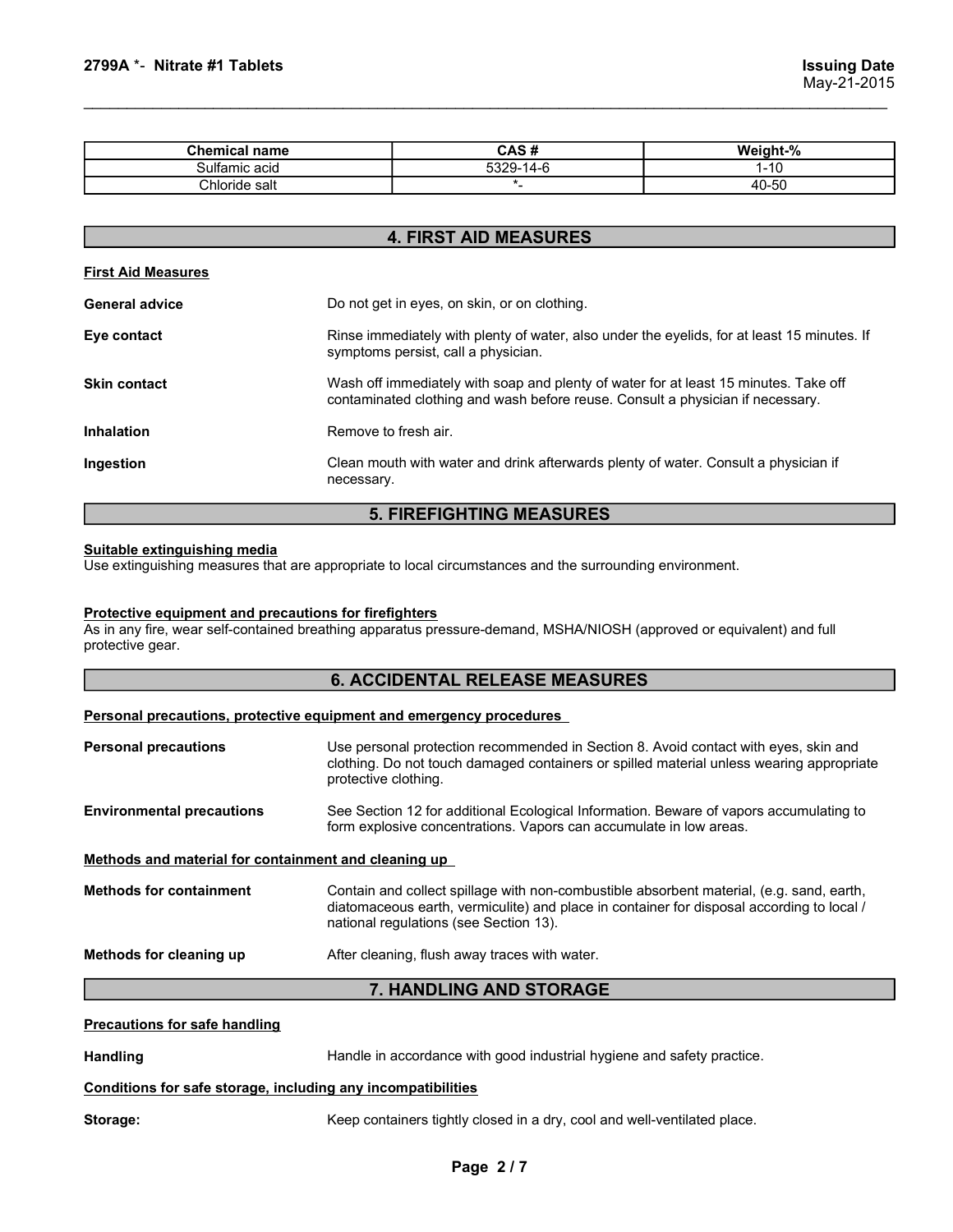2799A \*- Nitrate #1 Tablets<br>
Issuing Date<br>
May-21-2015<br>
Incompatible Products None known based on information supplied.

# Incompatible Products None known based on information supplied. 8. EXPOSURE CONTROLS/PERSONAL PROTECTION

| 2799A *- Nitrate #1 Tablets      |                                                                       |                   | <b>Issuing Date</b><br>May-21-2015 |
|----------------------------------|-----------------------------------------------------------------------|-------------------|------------------------------------|
|                                  |                                                                       |                   |                                    |
|                                  |                                                                       |                   |                                    |
| <b>Incompatible Products</b>     | None known based on information supplied.                             |                   |                                    |
|                                  | 8. EXPOSURE CONTROLS/PERSONAL PROTECTION                              |                   |                                    |
|                                  |                                                                       |                   |                                    |
| <b>Control parameters</b>        |                                                                       |                   |                                    |
| <b>Chemical name</b>             | <b>ACGIH TLV</b>                                                      | <b>OSHA PEL</b>   | <b>NIOSH IDLH</b>                  |
| Sulfamic acid<br>5329-14-6       | *_                                                                    | $^{\star}$ .      | Not Established                    |
| Chloride salt                    | $\star$ _                                                             | $^\star \text{-}$ | Not Established                    |
| Appropriate engineering controls |                                                                       |                   |                                    |
| <b>Engineering Measures</b>      | Showers                                                               |                   |                                    |
|                                  | Eyewash stations                                                      |                   |                                    |
|                                  | Ventilation systems.                                                  |                   |                                    |
|                                  | Individual protection measures, such as personal protective equipment |                   |                                    |
| <b>Eye/Face Protection</b>       | Wear safety glasses with side shields (or goggles).                   |                   |                                    |
| Skin and body protection         | Protective gloves. Nitrile rubber.                                    |                   |                                    |

| 2799A *- Nitrate #1 Tablets                           |                                                                        |                  | <b>Issuing Date</b><br>May-21-2015 |
|-------------------------------------------------------|------------------------------------------------------------------------|------------------|------------------------------------|
| <b>Incompatible Products</b>                          | None known based on information supplied.                              |                  |                                    |
|                                                       | 8. EXPOSURE CONTROLS/PERSONAL PROTECTION                               |                  |                                    |
| <b>Control parameters</b>                             |                                                                        |                  |                                    |
| <b>Chemical name</b>                                  | <b>ACGIH TLV</b>                                                       | <b>OSHA PEL</b>  | <b>NIOSH IDLH</b>                  |
| Sulfamic acid<br>5329-14-6                            | $\star$                                                                | $\star$          | Not Established                    |
| Chloride salt                                         | $\ast$                                                                 | $^\star$ .       | Not Established                    |
| <b>Appropriate engineering controls</b>               |                                                                        |                  |                                    |
| <b>Engineering Measures</b>                           | Showers<br>Eyewash stations<br>Ventilation systems.                    |                  |                                    |
|                                                       | Individual protection measures, such as personal protective equipment  |                  |                                    |
| <b>Eye/Face Protection</b>                            | Wear safety glasses with side shields (or goggles).                    |                  |                                    |
| Skin and body protection                              | Protective gloves. Nitrile rubber.                                     |                  |                                    |
| <b>Hygiene Measures</b>                               | Handle in accordance with good industrial hygiene and safety practice. |                  |                                    |
|                                                       | 9. PHYSICAL AND CHEMICAL PROPERTIES                                    |                  |                                    |
| Information on basic physical and chemical properties |                                                                        |                  |                                    |
| <b>Physical state</b><br><b>Appearance</b><br>Color   | Solid<br>White Tablet ~0.1g (100mg)<br>White                           | <b>Odor</b>      | Odorless                           |
| <b>Property</b>                                       | <b>Values</b>                                                          | Remarks • Method |                                    |
| nН.                                                   | 25                                                                     |                  |                                    |

# 9. PHYSICAL AND CHEMICAL PROPERTIES

| <b>Chemical name</b>                                                                                                                                                                                                                                                                                                                                                                                                                                                                                                                                                                                                                                | <b>ACGIH TLV</b>                                                                                                                                                                                                                                                                                                                                                                                                                                                                                          | <b>OSHA PEL</b>   | <b>NIOSH IDLH</b> |
|-----------------------------------------------------------------------------------------------------------------------------------------------------------------------------------------------------------------------------------------------------------------------------------------------------------------------------------------------------------------------------------------------------------------------------------------------------------------------------------------------------------------------------------------------------------------------------------------------------------------------------------------------------|-----------------------------------------------------------------------------------------------------------------------------------------------------------------------------------------------------------------------------------------------------------------------------------------------------------------------------------------------------------------------------------------------------------------------------------------------------------------------------------------------------------|-------------------|-------------------|
| Sulfamic acid                                                                                                                                                                                                                                                                                                                                                                                                                                                                                                                                                                                                                                       | $^{\star}$ .                                                                                                                                                                                                                                                                                                                                                                                                                                                                                              | *_                | Not Established   |
| 5329-14-6<br>Chloride salt                                                                                                                                                                                                                                                                                                                                                                                                                                                                                                                                                                                                                          | $*$                                                                                                                                                                                                                                                                                                                                                                                                                                                                                                       | $^\star \text{-}$ | Not Established   |
|                                                                                                                                                                                                                                                                                                                                                                                                                                                                                                                                                                                                                                                     |                                                                                                                                                                                                                                                                                                                                                                                                                                                                                                           |                   |                   |
| Appropriate engineering controls                                                                                                                                                                                                                                                                                                                                                                                                                                                                                                                                                                                                                    |                                                                                                                                                                                                                                                                                                                                                                                                                                                                                                           |                   |                   |
| <b>Engineering Measures</b>                                                                                                                                                                                                                                                                                                                                                                                                                                                                                                                                                                                                                         | <b>Showers</b><br>Eyewash stations<br>Ventilation systems.                                                                                                                                                                                                                                                                                                                                                                                                                                                |                   |                   |
| Individual protection measures, such as personal protective equipment                                                                                                                                                                                                                                                                                                                                                                                                                                                                                                                                                                               |                                                                                                                                                                                                                                                                                                                                                                                                                                                                                                           |                   |                   |
| <b>Eye/Face Protection</b>                                                                                                                                                                                                                                                                                                                                                                                                                                                                                                                                                                                                                          | Wear safety glasses with side shields (or goggles).                                                                                                                                                                                                                                                                                                                                                                                                                                                       |                   |                   |
| Skin and body protection                                                                                                                                                                                                                                                                                                                                                                                                                                                                                                                                                                                                                            | Protective gloves. Nitrile rubber.                                                                                                                                                                                                                                                                                                                                                                                                                                                                        |                   |                   |
| <b>Hygiene Measures</b>                                                                                                                                                                                                                                                                                                                                                                                                                                                                                                                                                                                                                             | Handle in accordance with good industrial hygiene and safety practice.                                                                                                                                                                                                                                                                                                                                                                                                                                    |                   |                   |
|                                                                                                                                                                                                                                                                                                                                                                                                                                                                                                                                                                                                                                                     | 9. PHYSICAL AND CHEMICAL PROPERTIES                                                                                                                                                                                                                                                                                                                                                                                                                                                                       |                   |                   |
| Information on basic physical and chemical properties                                                                                                                                                                                                                                                                                                                                                                                                                                                                                                                                                                                               |                                                                                                                                                                                                                                                                                                                                                                                                                                                                                                           |                   |                   |
| <b>Physical state</b><br>Appearance<br>Color                                                                                                                                                                                                                                                                                                                                                                                                                                                                                                                                                                                                        | Solid<br>White Tablet ~0.1g (100mg)<br>White                                                                                                                                                                                                                                                                                                                                                                                                                                                              | Odor              | Odorless          |
| <b>Property</b>                                                                                                                                                                                                                                                                                                                                                                                                                                                                                                                                                                                                                                     | Values                                                                                                                                                                                                                                                                                                                                                                                                                                                                                                    | Remarks • Method  |                   |
| рH<br>Melting point / freezing point<br>Boiling point / boiling range<br><b>Flash point</b><br><b>Evaporation rate</b><br>Flammability (solid, gas)<br><b>Flammability Limit in Air</b><br><b>Upper flammability limit:</b><br>Lower flammability limit:<br>Vapor pressure<br><b>Vapor density</b><br><b>Specific gravity</b><br><b>Water solubility</b><br>Solubility in other solvents<br><b>Partition coefficient</b><br><b>Autoignition temperature</b><br><b>Decomposition temperature</b><br><b>Kinematic viscosity</b><br><b>Dynamic viscosity</b><br><b>Explosive properties</b><br><b>Oxidizing properties</b><br><b>Other Information</b> | 2.5<br>No information available<br>No information available<br>Not Applicable<br>No information available<br>No information available<br>No information available<br>No information available<br>No information available<br>No information available<br>Soluble in water<br>No information available<br>No information available<br>No information available<br>No information available<br>No information available<br>No information available<br>No information available<br>No information available |                   |                   |
| <b>Softening point</b><br>Molecular weight                                                                                                                                                                                                                                                                                                                                                                                                                                                                                                                                                                                                          | No information available<br>No information available                                                                                                                                                                                                                                                                                                                                                                                                                                                      |                   |                   |
|                                                                                                                                                                                                                                                                                                                                                                                                                                                                                                                                                                                                                                                     | Page 3/7                                                                                                                                                                                                                                                                                                                                                                                                                                                                                                  |                   |                   |
|                                                                                                                                                                                                                                                                                                                                                                                                                                                                                                                                                                                                                                                     |                                                                                                                                                                                                                                                                                                                                                                                                                                                                                                           |                   |                   |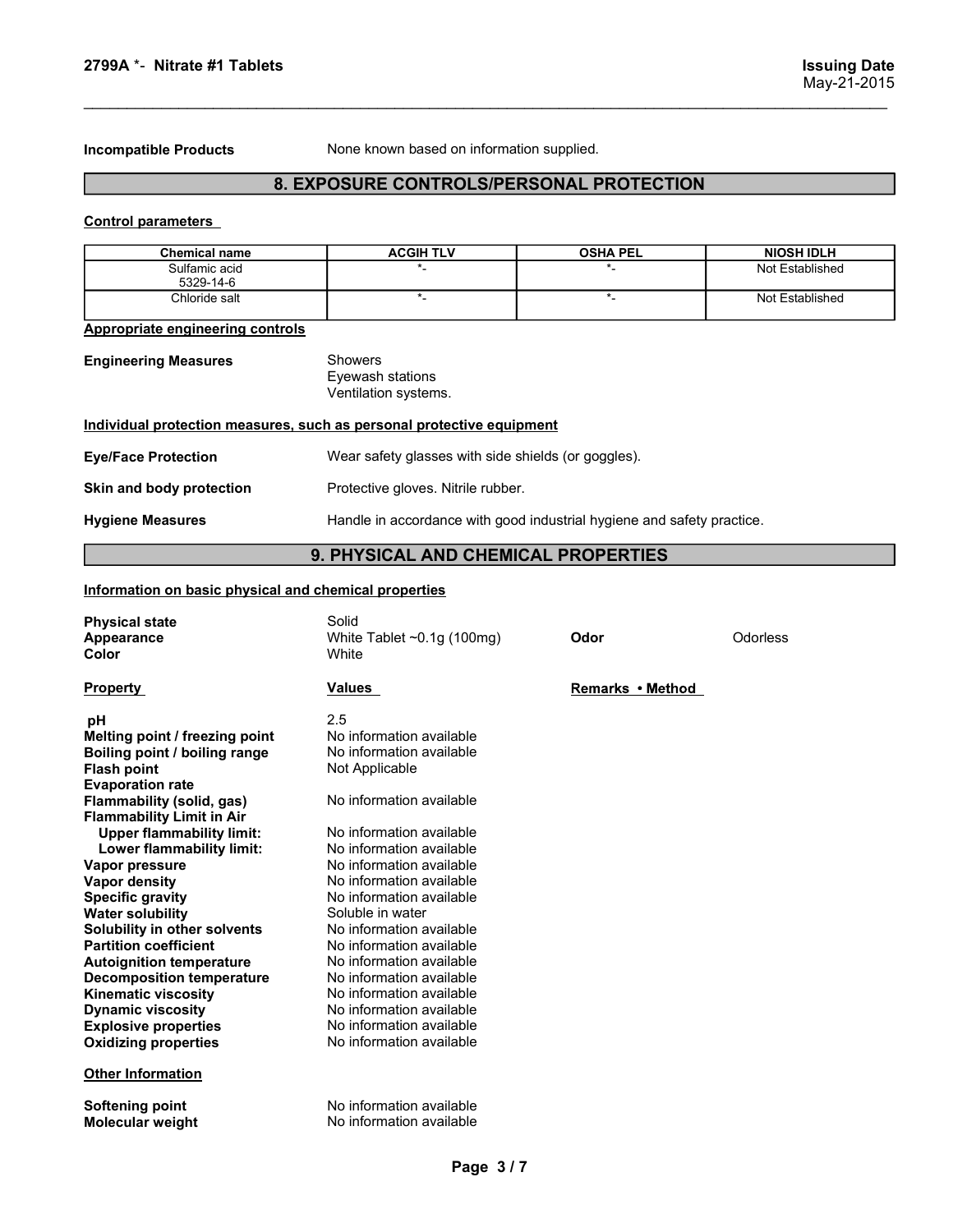| 2799A *- Nitrate #1 Tablets                                          |                                                                                         | <b>Issuing Date</b><br>May-21-2015 |
|----------------------------------------------------------------------|-----------------------------------------------------------------------------------------|------------------------------------|
| VOC Content (%)<br>Density<br><b>Bulk density</b>                    | No information available<br>No information available<br>No information available        |                                    |
|                                                                      | <b>10. STABILITY AND REACTIVITY</b>                                                     |                                    |
| <b>Stability</b><br>المتملؤ والمتساوي والمتراوي والمترافي والمستمران | Stable under recommended storage conditions.<br>Hererdaus peluperiretien dees pet essur |                                    |

# 10. STABILITY AND REACTIVITY

| 2799A *- Nitrate #1 Tablets                                                 |                                                                                  |                                                                                          |                        | <b>Issuing Date</b><br>May-21-2015 |
|-----------------------------------------------------------------------------|----------------------------------------------------------------------------------|------------------------------------------------------------------------------------------|------------------------|------------------------------------|
| <b>VOC Content (%)</b><br><b>Density</b><br><b>Bulk density</b>             | No information available<br>No information available<br>No information available |                                                                                          |                        |                                    |
|                                                                             |                                                                                  | <b>10. STABILITY AND REACTIVITY</b>                                                      |                        |                                    |
| <b>Stability</b><br><b>Hazardous polymerization</b>                         |                                                                                  | Stable under recommended storage conditions.<br>Hazardous polymerization does not occur. |                        |                                    |
| <b>Conditions to avoid</b>                                                  |                                                                                  | Extremes of temperature and direct sunlight.                                             |                        |                                    |
| Incompatible materials                                                      |                                                                                  | None known based on information supplied.                                                |                        |                                    |
| <b>Hazardous decomposition products</b>                                     |                                                                                  |                                                                                          |                        |                                    |
|                                                                             |                                                                                  | <b>11. TOXICOLOGICAL INFORMATION</b>                                                     |                        |                                    |
| Information on likely routes of exposure<br><b>Component identification</b> |                                                                                  |                                                                                          |                        |                                    |
| <b>Chemical name</b>                                                        | ATEmix (oral)                                                                    |                                                                                          | <b>ATEmix (dermal)</b> | <b>Inhalation LC50</b>             |
| Sulfamic acid<br>5329-14-6                                                  | $= 1450$ mg/kg (Rat)                                                             |                                                                                          | Not Established        | Not Established                    |
| Chloride salt                                                               | $= 2600$ mg/kg (Rat)                                                             |                                                                                          | Not Established        | Not Established                    |
| Information on toxicological effects                                        |                                                                                  |                                                                                          |                        |                                    |
| Chemical name                                                               | <b>ACGIH</b>                                                                     | <b>IARC</b>                                                                              | <b>NTP</b>             | <b>OSHA</b>                        |
| Sulfamic acid                                                               | Not Established                                                                  | Not Established                                                                          | Not Established        | Not Established                    |
| 5329-14-6<br>Chloride salt                                                  |                                                                                  |                                                                                          |                        |                                    |

# 11. TOXICOLOGICAL INFORMATION

|                                                          |                                                                                  |                                                                                          |                                           | May-21-2015                               |
|----------------------------------------------------------|----------------------------------------------------------------------------------|------------------------------------------------------------------------------------------|-------------------------------------------|-------------------------------------------|
| VOC Content (%)<br><b>Density</b><br><b>Bulk density</b> | No information available<br>No information available<br>No information available |                                                                                          |                                           |                                           |
|                                                          |                                                                                  | <b>10. STABILITY AND REACTIVITY</b>                                                      |                                           |                                           |
| <b>Stability</b><br><b>Hazardous polymerization</b>      |                                                                                  | Stable under recommended storage conditions.<br>Hazardous polymerization does not occur. |                                           |                                           |
| <b>Conditions to avoid</b>                               |                                                                                  | Extremes of temperature and direct sunlight.                                             |                                           |                                           |
| Incompatible materials                                   |                                                                                  | None known based on information supplied.                                                |                                           |                                           |
| <b>Hazardous decomposition products</b>                  |                                                                                  |                                                                                          |                                           |                                           |
|                                                          |                                                                                  | <b>11. TOXICOLOGICAL INFORMATION</b>                                                     |                                           |                                           |
| Information on likely routes of exposure                 |                                                                                  |                                                                                          |                                           |                                           |
| <b>Component identification</b>                          |                                                                                  |                                                                                          |                                           |                                           |
| Chemical name<br>Sulfamic acid                           | <b>ATEmix (oral)</b><br>$= 1450$ mg/kg (Rat)                                     |                                                                                          | <b>ATEmix (dermal)</b><br>Not Established | <b>Inhalation LC50</b><br>Not Established |
| 5329-14-6<br>Chloride salt                               | $= 2600$ mg/kg (Rat)                                                             |                                                                                          | Not Established                           | Not Established                           |
| Information on toxicological effects                     |                                                                                  |                                                                                          |                                           |                                           |
| Chemical name                                            | <b>ACGIH</b>                                                                     | <b>IARC</b>                                                                              | <b>NTP</b>                                | <b>OSHA</b>                               |
| Sulfamic acid<br>5329-14-6                               | Not Established                                                                  | Not Established                                                                          | Not Established                           | Not Established                           |

|                                                                                                                        |                      | <b>10. STABILITY AND REACTIVITY</b>                                                      |                                |                              |
|------------------------------------------------------------------------------------------------------------------------|----------------------|------------------------------------------------------------------------------------------|--------------------------------|------------------------------|
|                                                                                                                        |                      |                                                                                          |                                |                              |
| <b>Stability</b><br><b>Hazardous polymerization</b>                                                                    |                      | Stable under recommended storage conditions.<br>Hazardous polymerization does not occur. |                                |                              |
| <b>Conditions to avoid</b>                                                                                             |                      | Extremes of temperature and direct sunlight.                                             |                                |                              |
| Incompatible materials                                                                                                 |                      | None known based on information supplied.                                                |                                |                              |
| <b>Hazardous decomposition products</b>                                                                                |                      |                                                                                          |                                |                              |
|                                                                                                                        |                      | <b>11. TOXICOLOGICAL INFORMATION</b>                                                     |                                |                              |
| Information on likely routes of exposure                                                                               |                      |                                                                                          |                                |                              |
|                                                                                                                        |                      |                                                                                          |                                |                              |
| <b>Component identification</b>                                                                                        |                      |                                                                                          |                                |                              |
| <b>Chemical name</b><br>Sulfamic acid                                                                                  | <b>ATEmix (oral)</b> |                                                                                          | <b>ATEmix (dermal)</b>         | <b>Inhalation LC50</b>       |
| 5329-14-6                                                                                                              | $= 1450$ mg/kg (Rat) |                                                                                          | Not Established                | Not Established              |
| Chloride salt                                                                                                          | $= 2600$ mg/kg (Rat) |                                                                                          | Not Established                | Not Established              |
|                                                                                                                        |                      |                                                                                          |                                |                              |
| Information on toxicological effects                                                                                   |                      |                                                                                          |                                |                              |
| <b>Chemical name</b>                                                                                                   | <b>ACGIH</b>         | <b>IARC</b>                                                                              | <b>NTP</b>                     | <b>OSHA</b>                  |
| Sulfamic acid<br>5329-14-6                                                                                             | Not Established      | Not Established                                                                          | Not Established                | Not Established              |
| Chloride salt                                                                                                          | Not Established      | Not Established                                                                          | Not Established                | Not Established              |
| IARC (International Agency for Research on Cancer)<br>Group 3 - Not classifiable as to its carcinogenicity to humans   |                      |                                                                                          |                                |                              |
| <b>ATEmix (oral)</b>                                                                                                   | 3,855.00 mg/kg       |                                                                                          |                                |                              |
|                                                                                                                        |                      | <b>12. ECOLOGICAL INFORMATION</b>                                                        |                                |                              |
|                                                                                                                        |                      |                                                                                          |                                |                              |
| <b>Ecotoxicity</b><br>Harmful to aquatic life with long lasting effects                                                |                      |                                                                                          |                                |                              |
| Unknown Aquatic Toxicity 48.9 % of the mixture consists of components(s) of unknown hazards to the aquatic environment |                      |                                                                                          |                                |                              |
| <b>Chemical name</b>                                                                                                   |                      | <b>Toxicity to Algae</b>                                                                 | <b>Toxicity to Fish</b>        | Daphnia Magna (Water Flea)   |
| Sulfamic acid                                                                                                          |                      | Not Established                                                                          | 14.2: 96 h Pimephales promelas | Not Established              |
| 5329-14-6                                                                                                              |                      |                                                                                          | mg/L LC50 static               |                              |
| Chloride salt                                                                                                          |                      | 2500: 72 h Desmodesmus                                                                   | 750 - 1020: 96 h Pimephales    | 825: 48 h Daphnia magna mg/L |
|                                                                                                                        |                      |                                                                                          |                                |                              |

# 12. ECOLOGICAL INFORMATION

| <b>Component identification</b><br>Chemical name<br><b>ATEmix (oral)</b><br><b>ATEmix (dermal)</b><br><b>Inhalation LC50</b><br>Sulfamic acid<br>$= 1450$ mg/kg (Rat)<br>Not Established<br>Not Established<br>5329-14-6<br>Chloride salt<br>$= 2600$ mg/kg (Rat)<br>Not Established<br>Not Established<br>Information on toxicological effects<br>Chemical name<br><b>ACGIH</b><br><b>IARC</b><br><b>NTP</b><br><b>OSHA</b><br>Sulfamic acid<br>Not Established<br>Not Established<br>Not Established<br>Not Established<br>5329-14-6<br>Chloride salt<br>Not Established<br>Not Established<br>Not Established<br>Not Established<br>IARC (International Agency for Research on Cancer)<br>Group 3 - Not classifiable as to its carcinogenicity to humans<br><b>ATEmix (oral)</b><br>3,855.00 mg/kg<br><b>12. ECOLOGICAL INFORMATION</b><br><b>Ecotoxicity</b><br>Harmful to aquatic life with long lasting effects<br>Unknown Aquatic Toxicity 48.9 % of the mixture consists of components(s) of unknown hazards to the aquatic environment<br><b>Toxicity to Fish</b><br>Daphnia Magna (Water Flea)<br><b>Chemical name</b><br><b>Toxicity to Algae</b><br>14.2: 96 h Pimephales promelas<br>Sulfamic acid<br>Not Established<br>Not Established<br>5329-14-6<br>mg/L LC50 static<br>2500: 72 h Desmodesmus<br>750 - 1020: 96 h Pimephales<br>825: 48 h Daphnia magna mg/L<br>Chloride salt<br>promelas mg/L LC50 static 1060:<br>EC50 83: 48 h Daphnia magna<br>subspicatus mg/L EC50 |
|---------------------------------------------------------------------------------------------------------------------------------------------------------------------------------------------------------------------------------------------------------------------------------------------------------------------------------------------------------------------------------------------------------------------------------------------------------------------------------------------------------------------------------------------------------------------------------------------------------------------------------------------------------------------------------------------------------------------------------------------------------------------------------------------------------------------------------------------------------------------------------------------------------------------------------------------------------------------------------------------------------------------------------------------------------------------------------------------------------------------------------------------------------------------------------------------------------------------------------------------------------------------------------------------------------------------------------------------------------------------------------------------------------------------------------------------------------------------------------------------|
|                                                                                                                                                                                                                                                                                                                                                                                                                                                                                                                                                                                                                                                                                                                                                                                                                                                                                                                                                                                                                                                                                                                                                                                                                                                                                                                                                                                                                                                                                             |
|                                                                                                                                                                                                                                                                                                                                                                                                                                                                                                                                                                                                                                                                                                                                                                                                                                                                                                                                                                                                                                                                                                                                                                                                                                                                                                                                                                                                                                                                                             |
|                                                                                                                                                                                                                                                                                                                                                                                                                                                                                                                                                                                                                                                                                                                                                                                                                                                                                                                                                                                                                                                                                                                                                                                                                                                                                                                                                                                                                                                                                             |
|                                                                                                                                                                                                                                                                                                                                                                                                                                                                                                                                                                                                                                                                                                                                                                                                                                                                                                                                                                                                                                                                                                                                                                                                                                                                                                                                                                                                                                                                                             |
|                                                                                                                                                                                                                                                                                                                                                                                                                                                                                                                                                                                                                                                                                                                                                                                                                                                                                                                                                                                                                                                                                                                                                                                                                                                                                                                                                                                                                                                                                             |
|                                                                                                                                                                                                                                                                                                                                                                                                                                                                                                                                                                                                                                                                                                                                                                                                                                                                                                                                                                                                                                                                                                                                                                                                                                                                                                                                                                                                                                                                                             |
|                                                                                                                                                                                                                                                                                                                                                                                                                                                                                                                                                                                                                                                                                                                                                                                                                                                                                                                                                                                                                                                                                                                                                                                                                                                                                                                                                                                                                                                                                             |
|                                                                                                                                                                                                                                                                                                                                                                                                                                                                                                                                                                                                                                                                                                                                                                                                                                                                                                                                                                                                                                                                                                                                                                                                                                                                                                                                                                                                                                                                                             |
|                                                                                                                                                                                                                                                                                                                                                                                                                                                                                                                                                                                                                                                                                                                                                                                                                                                                                                                                                                                                                                                                                                                                                                                                                                                                                                                                                                                                                                                                                             |
|                                                                                                                                                                                                                                                                                                                                                                                                                                                                                                                                                                                                                                                                                                                                                                                                                                                                                                                                                                                                                                                                                                                                                                                                                                                                                                                                                                                                                                                                                             |
|                                                                                                                                                                                                                                                                                                                                                                                                                                                                                                                                                                                                                                                                                                                                                                                                                                                                                                                                                                                                                                                                                                                                                                                                                                                                                                                                                                                                                                                                                             |
|                                                                                                                                                                                                                                                                                                                                                                                                                                                                                                                                                                                                                                                                                                                                                                                                                                                                                                                                                                                                                                                                                                                                                                                                                                                                                                                                                                                                                                                                                             |
| 96 h Lepomis macrochirus mg/L<br>mg/L EC50 Static<br>LC50 static                                                                                                                                                                                                                                                                                                                                                                                                                                                                                                                                                                                                                                                                                                                                                                                                                                                                                                                                                                                                                                                                                                                                                                                                                                                                                                                                                                                                                            |
| Persistence and degradability<br>No information available.                                                                                                                                                                                                                                                                                                                                                                                                                                                                                                                                                                                                                                                                                                                                                                                                                                                                                                                                                                                                                                                                                                                                                                                                                                                                                                                                                                                                                                  |
| <b>Bioaccumulation/Accumulation</b><br>No information available.                                                                                                                                                                                                                                                                                                                                                                                                                                                                                                                                                                                                                                                                                                                                                                                                                                                                                                                                                                                                                                                                                                                                                                                                                                                                                                                                                                                                                            |
| <b>Chemical name</b><br><b>Log Pow</b>                                                                                                                                                                                                                                                                                                                                                                                                                                                                                                                                                                                                                                                                                                                                                                                                                                                                                                                                                                                                                                                                                                                                                                                                                                                                                                                                                                                                                                                      |
| Sulfamic acid<br>Not Established                                                                                                                                                                                                                                                                                                                                                                                                                                                                                                                                                                                                                                                                                                                                                                                                                                                                                                                                                                                                                                                                                                                                                                                                                                                                                                                                                                                                                                                            |
| 5329-14-6<br>Chloride salt<br>Not Established                                                                                                                                                                                                                                                                                                                                                                                                                                                                                                                                                                                                                                                                                                                                                                                                                                                                                                                                                                                                                                                                                                                                                                                                                                                                                                                                                                                                                                               |

# Bioaccumulation/Accumulation

| <b>Chemical name</b>       | Log Pow         |
|----------------------------|-----------------|
| Sulfamic acid<br>5329-14-6 | Not Established |
| Chloride salt              | Not Established |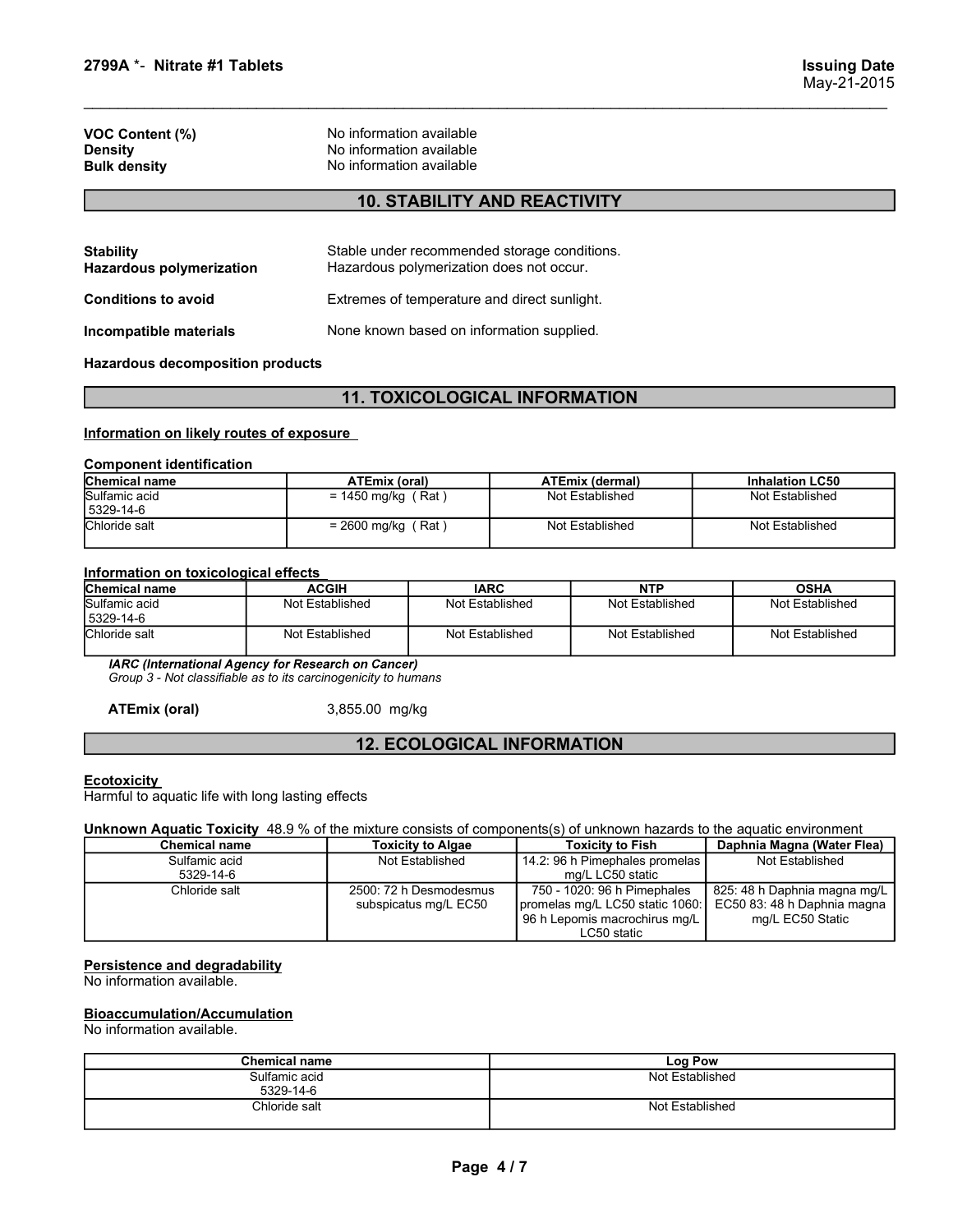# 13. DISPOSAL CONSIDERATIONS

| 2799A *- Nitrate #1 Tablets   |                           |                                                                             |                               | <b>Issuing Date</b><br>May-21-2015 |
|-------------------------------|---------------------------|-----------------------------------------------------------------------------|-------------------------------|------------------------------------|
|                               |                           |                                                                             |                               |                                    |
|                               |                           |                                                                             |                               |                                    |
|                               |                           |                                                                             |                               |                                    |
|                               |                           | <b>13. DISPOSAL CONSIDERATIONS</b>                                          |                               |                                    |
| <b>Disposal Methods</b>       |                           | Dispose of waste product or used containers according to local regulations. |                               |                                    |
| <b>Contaminated packaging</b> |                           | Do not reuse empty containers.                                              |                               |                                    |
| <b>Chemical name</b>          | <b>RCRA</b>               | <b>RCRA - Basis for Listing</b>                                             | <b>RCRA - D Series Wastes</b> | <b>RCRA - U Series Wastes</b>      |
| Sulfamic acid<br>5329-14-6    | Not Established           |                                                                             | <b>Not Established</b>        | <b>Not Established</b>             |
| Chloride salt                 | Not Established           | $\sim$                                                                      | Not Established               | Not Established                    |
|                               |                           |                                                                             |                               |                                    |
|                               | <b>RCRA - Halogenated</b> | <b>RCRA - P Series Wastes</b>                                               | <b>RCRA - F Series Wastes</b> | <b>RCRA - K Series Wastes</b>      |
| <b>Chemical name</b>          | <b>Organic Compounds</b>  |                                                                             |                               | Not Established                    |

| 2799A *- Nitrate #1 Tablets                              |                                                       |                                    |                                  |                                                                             | <b>Issuing Date</b><br>May-21-2015 |
|----------------------------------------------------------|-------------------------------------------------------|------------------------------------|----------------------------------|-----------------------------------------------------------------------------|------------------------------------|
|                                                          |                                                       | <b>13. DISPOSAL CONSIDERATIONS</b> |                                  |                                                                             |                                    |
| <b>Disposal Methods</b><br><b>Contaminated packaging</b> |                                                       | Do not reuse empty containers.     |                                  | Dispose of waste product or used containers according to local regulations. |                                    |
| <b>Chemical name</b>                                     | <b>RCRA</b>                                           | <b>RCRA - Basis for Listing</b>    |                                  | <b>RCRA - D Series Wastes</b>                                               | <b>RCRA - U Series Wastes</b>      |
| Sulfamic acid<br>5329-14-6                               | Not Established                                       |                                    |                                  | Not Established                                                             | Not Established                    |
| Chloride salt                                            | Not Established                                       | $\blacksquare$                     |                                  | Not Established                                                             | Not Established                    |
| <b>Chemical name</b>                                     | <b>RCRA - Halogenated</b><br><b>Organic Compounds</b> | <b>RCRA - P Series Wastes</b>      |                                  | <b>RCRA - F Series Wastes</b>                                               | <b>RCRA - K Series Wastes</b>      |
| Sulfamic acid<br>5329-14-6                               | Not Established                                       | Not Established                    |                                  | Not Established                                                             | Not Established                    |
| Chloride salt                                            | Not Established                                       | Not Established                    |                                  | Not Established                                                             | Not Established                    |
|                                                          | <b>Chemical name</b>                                  |                                    |                                  | California Hazardous Waste Status                                           |                                    |
| Sulfamic acid<br>5329-14-6                               |                                                       |                                    |                                  | *_                                                                          |                                    |
|                                                          | Chloride salt                                         |                                    |                                  | $\star$                                                                     |                                    |
|                                                          |                                                       |                                    | <b>14. TRANSPORT INFORMATION</b> |                                                                             |                                    |

| <b>Chemical name</b>       | California Hazardous Waste Status |
|----------------------------|-----------------------------------|
| Sulfamic acid<br>5329-14-6 |                                   |
| Chloride salt              |                                   |

# 14. TRANSPORT INFORMATION

|                                                                                                                                                                         | <b>14. TRANSPORT INFORMATION</b>                                                                    |
|-------------------------------------------------------------------------------------------------------------------------------------------------------------------------|-----------------------------------------------------------------------------------------------------|
|                                                                                                                                                                         |                                                                                                     |
| <b>DOT</b>                                                                                                                                                              | Not regulated                                                                                       |
| <b>TDG</b>                                                                                                                                                              | Not regulated                                                                                       |
| <b>MEX</b>                                                                                                                                                              | Not regulated                                                                                       |
| <b>ICAO</b>                                                                                                                                                             | Not regulated                                                                                       |
| <b>IATA</b>                                                                                                                                                             | Not regulated                                                                                       |
| <b>IMDG/IMO</b>                                                                                                                                                         | Not regulated                                                                                       |
| RID                                                                                                                                                                     | Not regulated                                                                                       |
| <b>ADR</b>                                                                                                                                                              | Not regulated                                                                                       |
| <b>ADN</b>                                                                                                                                                              | Not regulated                                                                                       |
|                                                                                                                                                                         | <b>15. REGULATORY INFORMATION</b>                                                                   |
| <b>International Inventories</b><br><b>TSCA</b><br><b>DSL/NDSL</b><br><b>EINECS/ELINCS</b><br><b>ENCS</b><br><b>IECSC</b><br><b>KECL</b><br><b>PICCS</b><br><b>AICS</b> | Complies<br>Complies<br>Does not comply<br>Complies<br>Complies<br>Complies<br>Complies<br>Complies |

# 15. REGULATORY INFORMATION TORY INFORMATION<br>
Wentory<br>
Webstances List<br>
Page 5 / 7<br>
Page 5 / 7

| Complies        |
|-----------------|
| Complies        |
| Does not comply |
| Complies        |
| Complies        |
| Complies        |
| Complies        |
| Complies        |
|                 |

Legend:

TSCA - United States Toxic Substances Control Act Section 8(b) Inventory DSL/NDSL - Canadian Domestic Substances List/Non-Domestic Substances List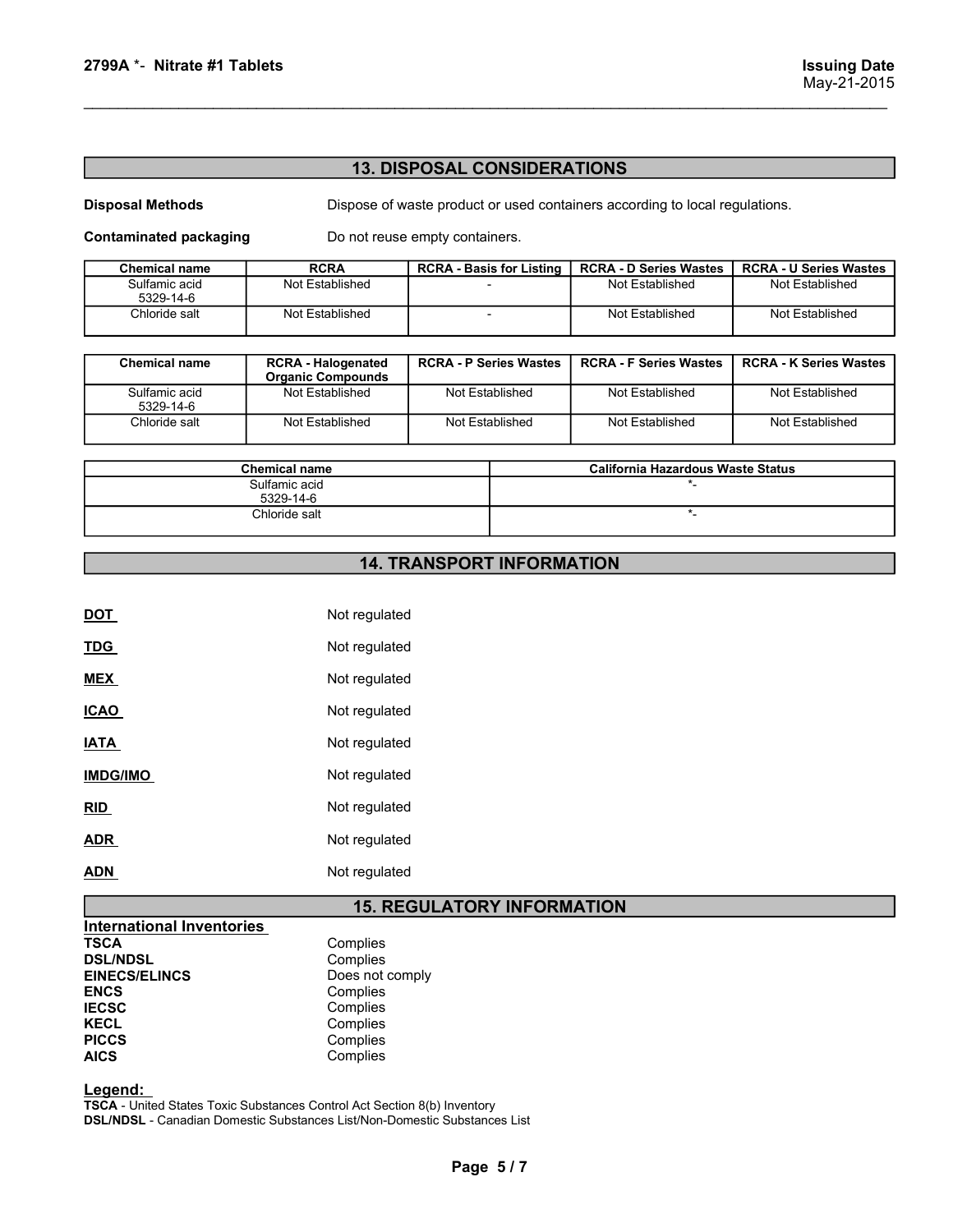2799A \*- Nitrate #1 Tablets<br>
Issuing Date<br>
ISSUINGS - European Inventory of Existing Chemical Substances/European List of Notified Chemical Substances<br>
ISSUINGS - Japan Existing and New Chemical Substances<br>IECSC - China In EINECS/ELINCS - European Inventory of Existing Chemical Substances/European List of Notified Chemical Substances ENCS - Japan Existing and New Chemical Substances IECSC - China Inventory of Existing Chemical Substances KECL - Korean Existing and Evaluated Chemical Substances PICCS - Philippines Inventory of Chemicals and Chemical Substances AICS - Australian Inventory of Chemical Substances 2799A \*- Nitrate #1 Tablets<br>
EINECS/ELINCS - European Inventory of Existing Chemical Substances/European List of Notified Chemical<br>
ECSC - China Inventory of Existing Chemical Substances<br>
KECL - Korean Existing and New Che Section 313 of Title III of the Superfund Amendments and Reauthorization Act of 1986 (SARA). This product does not contain and Reauthorization Chemical Substances<br>
ENCS - Japan Existing and New Chemical Substances<br>
IECS -

# SARA 313

| 2799A *- Nitrate #1 Tablets                                                                                                                                                                                                                                                                                                                                                                                                            |                                 |                               |                               |                                  | <b>Issuing Date</b><br>May-21-2015                                                                                             |
|----------------------------------------------------------------------------------------------------------------------------------------------------------------------------------------------------------------------------------------------------------------------------------------------------------------------------------------------------------------------------------------------------------------------------------------|---------------------------------|-------------------------------|-------------------------------|----------------------------------|--------------------------------------------------------------------------------------------------------------------------------|
| EINECS/ELINCS - European Inventory of Existing Chemical Substances/European List of Notified Chemical Substances<br><b>ENCS</b> - Japan Existing and New Chemical Substances<br><b>IECSC</b> - China Inventory of Existing Chemical Substances<br>KECL - Korean Existing and Evaluated Chemical Substances<br>PICCS - Philippines Inventory of Chemicals and Chemical Substances<br>AICS - Australian Inventory of Chemical Substances |                                 |                               |                               |                                  |                                                                                                                                |
| <b>US Federal Regulations</b><br>SARA 313<br>chemicals which are subject to the reporting requirements of the Act and Title 40 of the Code of Federal Regulations, Part 372                                                                                                                                                                                                                                                            |                                 |                               |                               |                                  | Section 313 of Title III of the Superfund Amendments and Reauthorization Act of 1986 (SARA). This product does not contain any |
|                                                                                                                                                                                                                                                                                                                                                                                                                                        | <b>Chemical name</b>            |                               | SARA 313 - Threshold Values % |                                  |                                                                                                                                |
| Sulfamic acid<br>Not Established<br>5329-14-6                                                                                                                                                                                                                                                                                                                                                                                          |                                 |                               |                               |                                  |                                                                                                                                |
|                                                                                                                                                                                                                                                                                                                                                                                                                                        | Chloride salt                   |                               |                               | Not Established                  |                                                                                                                                |
|                                                                                                                                                                                                                                                                                                                                                                                                                                        |                                 |                               |                               |                                  |                                                                                                                                |
| SARA 311/312 Hazard Categories                                                                                                                                                                                                                                                                                                                                                                                                         |                                 |                               |                               |                                  |                                                                                                                                |
| Acute health hazard                                                                                                                                                                                                                                                                                                                                                                                                                    |                                 |                               | No.                           |                                  |                                                                                                                                |
| <b>Chronic Health Hazard</b><br><b>Fire hazard</b>                                                                                                                                                                                                                                                                                                                                                                                     |                                 |                               | No.<br>No.                    |                                  |                                                                                                                                |
| Sudden release of pressure hazard<br><b>Reactive Hazard</b>                                                                                                                                                                                                                                                                                                                                                                            |                                 |                               | No.<br>No                     |                                  |                                                                                                                                |
| <u>CWA (Clean Water Act)</u><br>This product does not contain any substances regulated as pollutants pursuant to the Clean Water Act (40 CFR 122.21 and 40                                                                                                                                                                                                                                                                             |                                 |                               |                               |                                  |                                                                                                                                |
| CFR 122.42)                                                                                                                                                                                                                                                                                                                                                                                                                            |                                 |                               |                               |                                  |                                                                                                                                |
| <b>Chemical name</b>                                                                                                                                                                                                                                                                                                                                                                                                                   | <b>CWA - Reportable</b>         | <b>CWA - Toxic Pollutants</b> |                               | <b>CWA - Priority Pollutants</b> | <b>CWA - Hazardous</b><br><b>Substances</b>                                                                                    |
| Sulfamic acid<br>5329-14-6                                                                                                                                                                                                                                                                                                                                                                                                             | Quantities<br>Not Established   | Not Established               |                               | Not Established                  | Not Established                                                                                                                |
| Chloride salt                                                                                                                                                                                                                                                                                                                                                                                                                          | Not Established                 | Not Established               |                               | Not Established                  | Not Established                                                                                                                |
| <b>CERCLA</b><br>This material, as supplied, does not contain any substances regulated as hazardous substances under the Comprehensive<br>Environmental Response Compensation and Liability Act (CERCLA) (40 CFR 302) or the Superfund Amendments and<br>Reauthorization Act (SARA) (40 CFR 355). There may be specific reporting requirements at the local, regional, or state level<br>pertaining to releases of this material       |                                 |                               |                               |                                  |                                                                                                                                |
| Chemical name                                                                                                                                                                                                                                                                                                                                                                                                                          | <b>Hazardous Substances RQs</b> |                               |                               | <b>CERCLA/SARA RQ</b>            | RQ                                                                                                                             |
| Sulfamic acid<br>5329-14-6                                                                                                                                                                                                                                                                                                                                                                                                             |                                 |                               |                               | Not Established                  |                                                                                                                                |

| <b>Chronic Health Hazard</b>      | No |  |
|-----------------------------------|----|--|
| Fire hazard                       | No |  |
| Sudden release of pressure hazard | No |  |
| <b>Reactive Hazard</b>            | No |  |
|                                   |    |  |

| <b>SARA 311/312 Hazard Categories</b><br>Acute health hazard                            |                                       |                               | Not Established                                                                                                            |                                             |
|-----------------------------------------------------------------------------------------|---------------------------------------|-------------------------------|----------------------------------------------------------------------------------------------------------------------------|---------------------------------------------|
|                                                                                         |                                       |                               |                                                                                                                            |                                             |
| <b>Chronic Health Hazard</b><br><b>Fire hazard</b><br>Sudden release of pressure hazard |                                       | No<br><b>No</b><br>No<br>No   |                                                                                                                            |                                             |
| <b>Reactive Hazard</b>                                                                  |                                       | No                            |                                                                                                                            |                                             |
| <b>CWA (Clean Water Act)</b>                                                            |                                       |                               |                                                                                                                            |                                             |
| CFR 122.42)                                                                             |                                       |                               | This product does not contain any substances regulated as pollutants pursuant to the Clean Water Act (40 CFR 122.21 and 40 |                                             |
| <b>Chemical name</b>                                                                    | <b>CWA - Reportable</b><br>Quantities | <b>CWA - Toxic Pollutants</b> | <b>CWA - Priority Pollutants</b>                                                                                           | <b>CWA - Hazardous</b><br><b>Substances</b> |
| Sulfamic acid<br>5329-14-6                                                              | Not Established                       | Not Established               | Not Established                                                                                                            | Not Established                             |
| Chloride salt                                                                           | Not Established                       | Not Established               | Not Established                                                                                                            | Not Established                             |
| pertaining to releases of this material<br><b>Chemical name</b>                         | <b>Hazardous Substances RQs</b>       |                               | <b>CERCLA/SARA RQ</b>                                                                                                      | <b>RQ</b>                                   |
| Sulfamic acid<br>5329-14-6                                                              | $^{\star}$ .                          |                               | Not Established                                                                                                            | $\overline{\phantom{a}}$                    |
| $\star_-$<br>Chloride salt                                                              |                                       |                               |                                                                                                                            |                                             |
|                                                                                         |                                       |                               | Not Established                                                                                                            |                                             |
| <b>US State Regulations</b>                                                             |                                       |                               |                                                                                                                            |                                             |
|                                                                                         | <b>Chemical name</b>                  |                               | <b>California Proposition 65</b>                                                                                           |                                             |
|                                                                                         | Sulfamic acid<br>5329-14-6            |                               | Not Established                                                                                                            |                                             |
|                                                                                         | Chloride salt                         |                               | Not Established                                                                                                            |                                             |
| <b>U.S. State Right-to-Know Regulations</b>                                             |                                       |                               |                                                                                                                            |                                             |
| <b>Chemical name</b>                                                                    | <b>New Jersey</b>                     |                               | <b>Massachusetts</b>                                                                                                       | Pennsylvania                                |
| Sulfamic acid<br>5329-14-6                                                              | X                                     |                               | Not Established                                                                                                            | Not Established                             |

# **CERCLA**

| Not Established<br>Sulfamic acid<br>Not Established<br>Not Established<br>Not Established<br>5329-14-6<br>Not Established<br>Not Established<br>Not Established<br>Not Established<br>Chloride salt<br>RQ<br><b>Chemical name</b><br><b>Hazardous Substances RQs</b><br><b>CERCLA/SARA RQ</b><br>Sulfamic acid<br>Not Established<br>5329-14-6<br>$\star_-$<br>Chloride salt<br>Not Established<br>$\overline{a}$<br><b>California Proposition 65</b><br><b>Chemical name</b><br>Sulfamic acid<br>Not Established<br>5329-14-6<br>Not Established<br>Chloride salt<br><b>Chemical name</b><br>Pennsylvania<br><b>New Jersey</b><br><b>Massachusetts</b><br>X<br>Not Established<br>Sulfamic acid<br>Not Established<br>5329-14-6<br>Not Established<br>Not Established<br>Chloride salt<br>Not Established<br><b>16. OTHER INFORMATION</b><br>Page 6/7 | Quantities |  | <b>Substances</b> |
|--------------------------------------------------------------------------------------------------------------------------------------------------------------------------------------------------------------------------------------------------------------------------------------------------------------------------------------------------------------------------------------------------------------------------------------------------------------------------------------------------------------------------------------------------------------------------------------------------------------------------------------------------------------------------------------------------------------------------------------------------------------------------------------------------------------------------------------------------------|------------|--|-------------------|
|                                                                                                                                                                                                                                                                                                                                                                                                                                                                                                                                                                                                                                                                                                                                                                                                                                                        |            |  |                   |
| <b>CERCLA</b><br>This material, as supplied, does not contain any substances regulated as hazardous substances under the Comprehensive<br>Environmental Response Compensation and Liability Act (CERCLA) (40 CFR 302) or the Superfund Amendments and                                                                                                                                                                                                                                                                                                                                                                                                                                                                                                                                                                                                  |            |  |                   |
|                                                                                                                                                                                                                                                                                                                                                                                                                                                                                                                                                                                                                                                                                                                                                                                                                                                        |            |  |                   |
|                                                                                                                                                                                                                                                                                                                                                                                                                                                                                                                                                                                                                                                                                                                                                                                                                                                        |            |  |                   |
| Reauthorization Act (SARA) (40 CFR 355). There may be specific reporting requirements at the local, regional, or state level<br>pertaining to releases of this material                                                                                                                                                                                                                                                                                                                                                                                                                                                                                                                                                                                                                                                                                |            |  |                   |
|                                                                                                                                                                                                                                                                                                                                                                                                                                                                                                                                                                                                                                                                                                                                                                                                                                                        |            |  |                   |
|                                                                                                                                                                                                                                                                                                                                                                                                                                                                                                                                                                                                                                                                                                                                                                                                                                                        |            |  |                   |
|                                                                                                                                                                                                                                                                                                                                                                                                                                                                                                                                                                                                                                                                                                                                                                                                                                                        |            |  |                   |
|                                                                                                                                                                                                                                                                                                                                                                                                                                                                                                                                                                                                                                                                                                                                                                                                                                                        |            |  |                   |
| <b>US State Regulations</b>                                                                                                                                                                                                                                                                                                                                                                                                                                                                                                                                                                                                                                                                                                                                                                                                                            |            |  |                   |
|                                                                                                                                                                                                                                                                                                                                                                                                                                                                                                                                                                                                                                                                                                                                                                                                                                                        |            |  |                   |
|                                                                                                                                                                                                                                                                                                                                                                                                                                                                                                                                                                                                                                                                                                                                                                                                                                                        |            |  |                   |
| <b>U.S. State Right-to-Know Regulations</b><br><b>CPSC (Consumer Product Safety Commission) - Specially Regulated Substances</b>                                                                                                                                                                                                                                                                                                                                                                                                                                                                                                                                                                                                                                                                                                                       |            |  |                   |
|                                                                                                                                                                                                                                                                                                                                                                                                                                                                                                                                                                                                                                                                                                                                                                                                                                                        |            |  |                   |
|                                                                                                                                                                                                                                                                                                                                                                                                                                                                                                                                                                                                                                                                                                                                                                                                                                                        |            |  |                   |
|                                                                                                                                                                                                                                                                                                                                                                                                                                                                                                                                                                                                                                                                                                                                                                                                                                                        |            |  |                   |
|                                                                                                                                                                                                                                                                                                                                                                                                                                                                                                                                                                                                                                                                                                                                                                                                                                                        |            |  |                   |
|                                                                                                                                                                                                                                                                                                                                                                                                                                                                                                                                                                                                                                                                                                                                                                                                                                                        |            |  |                   |
|                                                                                                                                                                                                                                                                                                                                                                                                                                                                                                                                                                                                                                                                                                                                                                                                                                                        |            |  |                   |
|                                                                                                                                                                                                                                                                                                                                                                                                                                                                                                                                                                                                                                                                                                                                                                                                                                                        |            |  |                   |
|                                                                                                                                                                                                                                                                                                                                                                                                                                                                                                                                                                                                                                                                                                                                                                                                                                                        |            |  |                   |
|                                                                                                                                                                                                                                                                                                                                                                                                                                                                                                                                                                                                                                                                                                                                                                                                                                                        |            |  |                   |
|                                                                                                                                                                                                                                                                                                                                                                                                                                                                                                                                                                                                                                                                                                                                                                                                                                                        |            |  |                   |
|                                                                                                                                                                                                                                                                                                                                                                                                                                                                                                                                                                                                                                                                                                                                                                                                                                                        |            |  |                   |
|                                                                                                                                                                                                                                                                                                                                                                                                                                                                                                                                                                                                                                                                                                                                                                                                                                                        |            |  |                   |
|                                                                                                                                                                                                                                                                                                                                                                                                                                                                                                                                                                                                                                                                                                                                                                                                                                                        |            |  |                   |
|                                                                                                                                                                                                                                                                                                                                                                                                                                                                                                                                                                                                                                                                                                                                                                                                                                                        |            |  |                   |
|                                                                                                                                                                                                                                                                                                                                                                                                                                                                                                                                                                                                                                                                                                                                                                                                                                                        |            |  |                   |
|                                                                                                                                                                                                                                                                                                                                                                                                                                                                                                                                                                                                                                                                                                                                                                                                                                                        |            |  |                   |
|                                                                                                                                                                                                                                                                                                                                                                                                                                                                                                                                                                                                                                                                                                                                                                                                                                                        |            |  |                   |
|                                                                                                                                                                                                                                                                                                                                                                                                                                                                                                                                                                                                                                                                                                                                                                                                                                                        |            |  |                   |
|                                                                                                                                                                                                                                                                                                                                                                                                                                                                                                                                                                                                                                                                                                                                                                                                                                                        |            |  |                   |
|                                                                                                                                                                                                                                                                                                                                                                                                                                                                                                                                                                                                                                                                                                                                                                                                                                                        |            |  |                   |

| <b>Chemical name</b> | <b>California Proposition 65</b> |
|----------------------|----------------------------------|
| Sulfamic acid        | Not Established                  |
| 5329-14-6            |                                  |
| Chloride salt        | Not Established                  |
|                      |                                  |

| <b>Chemical name</b>       | <b>New Jersey</b> | <b>Massachusetts</b> | Pennsylvania    |
|----------------------------|-------------------|----------------------|-----------------|
| Sulfamic acid<br>5329-14-6 |                   | Not Established      | Not Established |
| Chloride salt              | Not Established   | Not Established      | Not Established |

# 16. OTHER INFORMATION